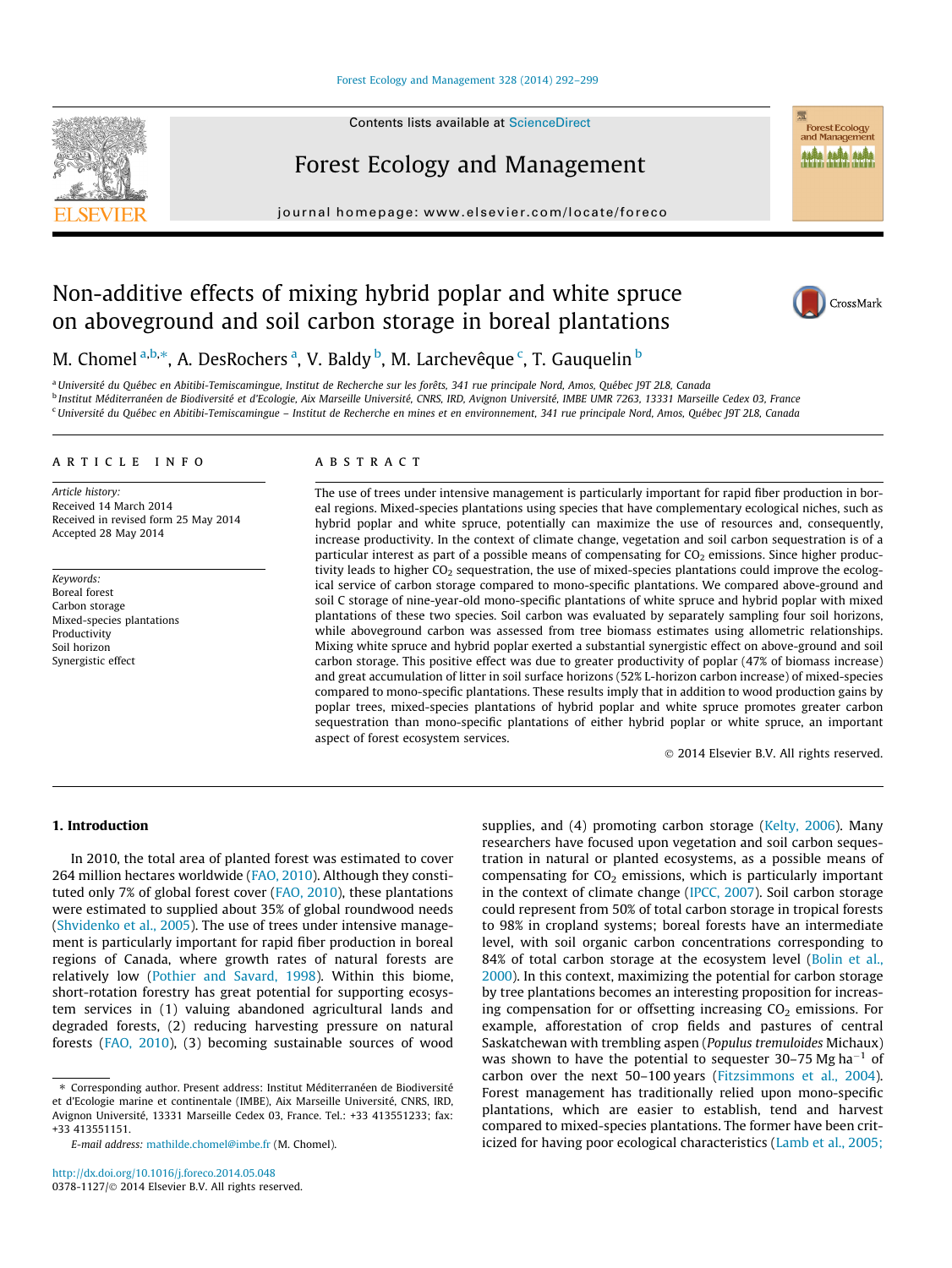[Erskine et al., 2006\)](#page-7-0) and greater risks for the spread of diseases that are incurred by fungal pathogens ([Burdon, 2001\)](#page-6-0). In contrast, mixedwoods may have many advantages over pure stands such as higher productivity ([Man and Lieffers, 1999; Johansson, 2003\)](#page-7-0) and greater resistance to abiotic and biotic stresses, including damage caused by pests or fungal pathogens ([McCracken and Dawson,](#page-7-0) [1997; Burdon, 2001\)](#page-7-0). However, the productivity benefits that are derived from mixed stands depend upon species composition, because such benefits are not consistently observed in studies of mixture effects ([Rothe and Binkley, 2001; Piotto, 2008\)](#page-7-0). Mixedspecies stands can be more productive than mono-specific stands through two mechanisms: facilitation between species, i.e., one species improves environmental conditions and, thereafter, the growth of another; or niche segregation, where there is divergence in the use of resources between species with different functional traits, which leads to decreased competition and a better efficiency in using local resources ([Vandermeer, 1989\)](#page-7-0).

Mixedwood forests of trembling aspen and white spruce (Picea glauca [Moench] Voss) are common across boreal Canada. These two species have complementary ecological niches (i.e., they exhi-bit niche segregation) resulting in maximal use of resources [\(Kelty,](#page-6-0) [1992; Man and Lieffers, 1999; Kelty, 2006](#page-6-0)): white spruce is a slowgrowing, superficially rooted and moderate shade-tolerant species, while aspen (like hybrid poplar) is a fast-growing, more deeply rooted and shade-intolerant species. Due to this complementarity, boreal mixedwoods could be more productive than single-species forest ecosystems ([Chen and Popadiouk, 2002\)](#page-6-0). Yet this hypothesis has not always been confirmed. In natural forests, some studies have found greater productivity of mixed compared to pure stands ([Martin et al., 2005\)](#page-7-0), with a positive effect of aspen (if less than 41% of total stand basal area) on spruce growth in mixtures [\(Légaré](#page-7-0) [et al., 2004\)](#page-7-0). Others have found negative effects of spruce on aspen productivity [\(MacPherson et al., 2001](#page-7-0)), negative effects of aspen on spruce productivity [\(Kabzems et al., 2007](#page-6-0)), or no effect of mixed compared to mono-specific stands ([Cavard et al., 2010\)](#page-6-0). In plantations, at least one previous study found positive effects of mixing hybrid poplar (P. maximowiczii  $\times$  balsamifera clone) and white spruce in intimate mixtures on the growth of the two species ([Benomar et al., 2013\)](#page-6-0). Since greater tree productivity leads to greater  $CO<sub>2</sub>$  sequestration, the use of mixed species plantations could improve the ecological service of aboveground carbon storage compared to mono-specific plantations. Furthermore, increases in forest productivity can also increase litter production and litterfall [\(Rothe and Binkley, 2001; Liu et al., 2005\)](#page-7-0), leading to greater accumulation of organic matter on the forest floor ([Sayer et al., 2011; Leff et al., 2012](#page-7-0)), which may result in an increase in soil carbon storage. Soil carbon storage depends upon the balance between C input rates, i.e., senescent organic matter (branches, leaves, and roots), and output rates, i.e., the decomposition of this organic matter. Some studies found a positive effect of mixing litters on decomposition rates; however, like the effects of mixtures on tree productivity, mixture effects on litter decomposition are also largely dependent upon the particular species that are present in the mixture [\(Gartner and Cardon, 2004; Hättenschwiler](#page-6-0) [et al., 2005](#page-6-0)). Needle litter of conifers is often acidic, complex in terms of its chemistry, and generally less palatable for soil decomposers compared with the leaf litter shed by broadleaf deciduous species. In boreal mixedwoods, aspen improved litter decomposition relative to spruce through an increase of soil organism abundance, together with an improvement in litter quality and soil physical and chemical properties [\(Légaré et al., 2005; Laganière](#page-7-0) [et al., 2009](#page-7-0)). Consequently, aspen forests store less soil carbon than black spruce forests (Picea mariana [BSP] Miller), given the faster rates of decomposition processes in the former compared to the latter [\(Gower et al., 2000; Vance and Chapin, 2001; Laganière](#page-6-0) [et al., 2011\)](#page-6-0).

In tree plantations, studies have generally focused on tree growth and productivity to determine the best management practices that promote higher timber yield, whereas soil carbon storage is largely less thoroughly investigated. This paucity of information contrasts with studies that have been conducted in natural forest environments ([Johnson, 1992\)](#page-6-0). In this paper, we compared above-ground and soil carbon storage in nine-year-old monospecific plantations of white spruce and hybrid poplar versus mixed plantations of these two species. For this purpose, we examined hybrid poplar and white spruce growth, together with humus morphology, in the different planted plots. Quantities of soil carbon were estimated by separately sampling four soil horizons, whereas the quantity of aboveground carbon was assessed from tree biomass, which was calculated using allometric relationships.

We hypothesized the following: (i) Based on the low resource quality of spruce needles and slow decomposition rates in natural spruce forests, we expected that carbon storage would be greater in surface soil horizons of mono-specific spruce plantations compared to mono-specific hybrid poplar and mixed plantations. (ii) Due to an increase in productivity, we expected carbon storage in aerial biomass to be higher in mixed plantations compared to mono-specific plantations. (iii) Given a potentially positive effect of mixing species on organic matter decomposition rates compared to mono-specific plots, we expected lower carbon storage within the soil surface horizons (non-additive effect).

## 2. Materials and methods

#### 2.1. Study area

The study was located in the boreal region of Abitibi-Témiscamingue, Quebec, Canada. Three sites were selected for study: Amos (48°36'N, 78°04'W), Rivière Héva (48°11'N, 78°16'W), and Nédelec (47°45'N, 79°22'W). The Amos site was abandoned farmland with a heavy clay soil that was dominated by grasses and sparse patches of speckled alder (Alnus incana [L.] Moench ssp. rugosa [Du Roi] R.T. Clausen), willow (Salix spp.), and trembling aspen. Rivière Héva was an abandoned farmland site with heavy clay soil, which was also dominated by shrubs, including patches of alder, willow, and aspen. Nédelec had been previously dominated by trembling aspen forest, which was commercially harvested in 2000. In addition to aspen, the main species that were present included white or paper birch (Betula papyrifera Marshall) and pin cherry (Prunus pensylvanica L.f.), which were growing on soil with a sandy loam texture. Soil type of the three sites ranged from a Brunisol with a Bm-layer to a grey Luvisol with a Bt-layer or Gleysol ([Soil Classification](#page-7-0) [Working Group, 1998](#page-7-0)). Based on a 30-year running climate average (1970–2000), Amos and Rivière Héva annually receive an average of 918 mm year $^{-1}$  (Amos station) and have a mean temperature of 1.2  $\degree$ C, while Nédelec has mean precipitation of 916 mm year $^{-1}$ and a mean temperature of  $1.9 \text{ }^{\circ}$ C (Remigny station, Environment Canada 2014). Site preparation before planting was conducted in 2002. A bulldozer was used to remove tree stumps at Nédelec, while shrubby vegetation at Rivière Héva was removed using a brush shredder mounted on a farm tractor. At Amos, scattered tree stumps and shrub clumps were removed using chains and a farm tractor. Sites were then ploughed to a depth of about 30 cm, followed by disking in spring 2003 to level the soil surface and remove most woody debris ([Benomar et al., 2011\)](#page-6-0). The plantations were established in 2003, using one hybrid poplar clone (Populus maximowiczii A. Henry  $\times$  P. balsamifera L., clone MB915319), and an improved white spruce family from a provincial seed orchard. These two species were planted in mono-specific plots of 36 trees  $(6 \times 6$  trees) with  $1 \times 1$  m spacing, and in mixed species plots, where rows of spruce alternated with rows of poplar, which was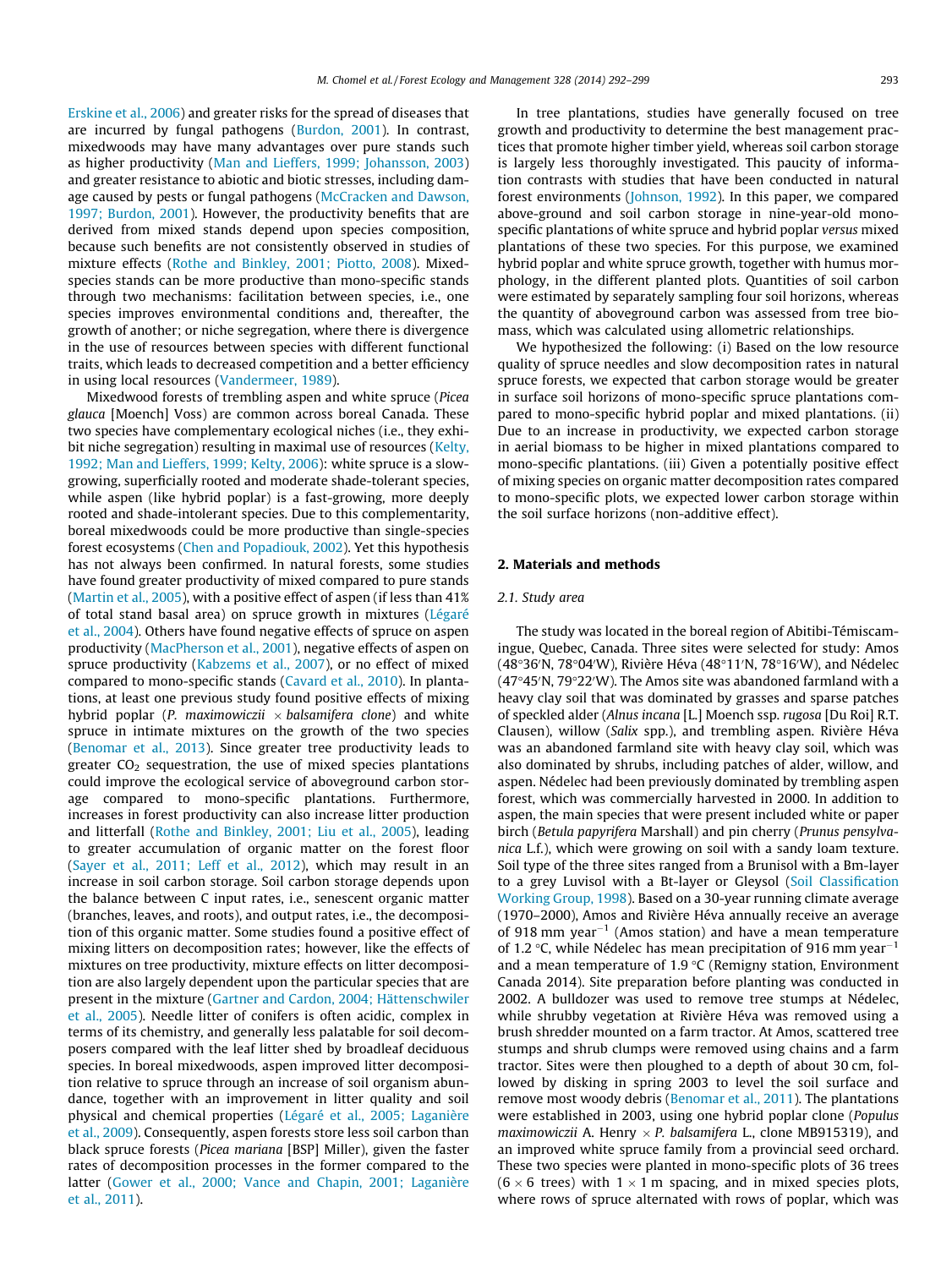also planted under a spacing of  $1 \times 1$  m. Spacing corresponded to a tree density of 10,000 stems ha $^{-1}$  (Fig. 1). Each experimental unit thus contained 36 trees, of which only the 16 interior trees were considered for the study. This left a 1 row-wide buffer along each plot edge. The experiment was designed as a split-split-plot layout, with replicate sites as the whole-plot factor, and plantation type as the subplot factor. Soil horizon or tree parts were a sub-sub-plot factor nested in plantation type. Weed management was done during the first five years after planting, using a manual rototiller between rows and trees.

### 2.2. Aboveground tree biomass and carbon storage

Height, stem basal diameter (at 10 cm above the soil surface) and diameter at breast height (DBH, 1.3 m) were measured on the 16 interior trees at the end of the ninth growing season (mid-October 2011). Above-ground biomass of stems, branches and needles of the spruces were estimated from allometric equations that related biomass to basal diameter (D10), according to [Pitt and Bell \(2004\)](#page-7-0). Above-ground biomass of stems, branches and leaves of the poplars were estimated from allometric equations that related biomass to DBH, based on [Benomar et al.](#page-6-0) [\(2012\).](#page-6-0) According to these allometric equations, the relationship between DBH and the biomass of stems, branches or leaves/ needles was a power function model, and data were fitted to the following equation:

## $W = a DBH^b$

where *W* is the biomass of stems, or branches, or leaves (kg dry mass), DBH is the diameter at breast height (cm), and  $a$  and  $b$  are parameters that are estimated from the model. At the plot level, aboveground biomass (Mg ha $^{-1}$  of dry mass) was estimated by multiplying aboveground tree biomass by tree density at planting.

For aboveground carbon storage (Mg  $ha^{-1}$ ), we assumed that the organic matter contains 50% carbon ([Lieth, 1975\)](#page-7-0). The quantity of carbon per tree that had been obtained from biomass measurements was multiplied by tree density (stems per hectare). For mixed plantations, we performed the same calculation, but spruce and poplar densities were each 5000 stems ha $^{\rm -1}.$ 

## 2.3. Litterfall

Annual litterfall was assessed using litter traps. Spruce branches were about 20 cm above the ground, while poplar branches were more than 1 m off the ground surface; the littertraps were adapted to the structure and height of each tree species. Each trap consisted of a wooden frame measuring  $40 \times 60$  cm (corresponding to 0.24  $\text{m}^2$ ) for the poplar leaf harvest, or 30  $\times$  50 cm (corresponding to 0.15  $\mathrm{m}^2$ ) for the spruce needle harvest. The traps were each supported by four legs that were 40 and 20 cm high, respectively. Steel 2-cm mesh screening was placed on the sides and bottom of the frames for poplars. Nylon screening (2-mm mesh), which was

covered with a permeable fabric to prevent needle loss, was attached to the sides and bottom of the wooden frames for spruce. Four traps were placed within each mono-specific plot, and eight traps were placed within the mixed-species plots (4 traps under poplar, and 4 under spruce trees), for a total of 48 traps. The traps were installed in October 2011. Litterfall was collected weekly during poplar leaf fall, and once a month otherwise, from October 2011 to October 2012. After collection of litterfall, the litter was oven-dried at  $65^{\circ}$ C to constant mass and weighed.

## 2.4. Field procedures and carbon concentrations

The soil samples were divided into four layers according to the Canadian system of soil classification ([Agriculture Canada Expert](#page-6-0) [Committee on Soil Survey, 1987\)](#page-6-0): two organic layers, i.e., L (fresh litter) and F (fermentation layer); one organo-mineral layer that had been disturbed by plowing (Ap); and one mineral layer (Bm or Bt). Sampling took place within the center space located among 4 trees, and with 5 replicates being taken in each plot (spruce, poplar, and mixed). Soil sampling from L, F and Ap horizons was performed using a wooden frame (20 cm  $\times$  20 cm). For the B horizon, sampling was done with a steel cylinder (6 cm deep, 170  $\text{cm}^3$ ). Only the first 6 cm were sampled because we considered that possible changes in carbon concentration in this horizon mainly involved the uppermost few centimeters of soil, due to the young age of the plantations. For this reason, we further assumed that for this study, the B horizon was only 6 cm thick. Ap-layer materials were sieved to pass a 2-mm mesh, and sieve residues (i.e. leaves, needles, twigs, bark, seeds, and cones) were added to the F-layer, while live roots were removed and discarded. In total, 180 samples were oven-dried at  $60^{\circ}$ C to constant mass, and weighed to determine their dry mass.

Soil samples were finely ground with a ball mill (MM301, Retsch Inc., Newtown, PA), and carbon concentration were determined with a C/N elemental analyser (Flash EA 1112 series, ThermoScientific, Rodano, Italy). To determine the bulk density of the B-horizon in each plantation, B-layer mass was divided by the volume of the steel cylinder  $(170 \text{ cm}^3)$ . To determine soil carbon storage (Mg  $ha^{-1}$ ), the mass of each soil horizon was multiplied by its carbon concentration, and the values were scaled to one hectare from the surface area of the wooden sampling frame.

## 2.5. Data analyses

Mean values (soil carbon concentrations, litterfall, tree aboveground biomass and C storage) were compared among plantation types and soil layers, or tree aerial parts for aboveground biomass, with hierarchical linear mixed-effects models using the *lme* function in the nlme package [\(Pinheiro et al., 2014](#page-7-0)) of R (Version 2.15.1, R Development Core Team 2008). Site replicates were treated as random effects, and plantation type was nested in site



Fig. 1. Photographs of the three plantation types at the Nédelec site. Spruce, mixed-species and poplar plantations are depicted from left to right.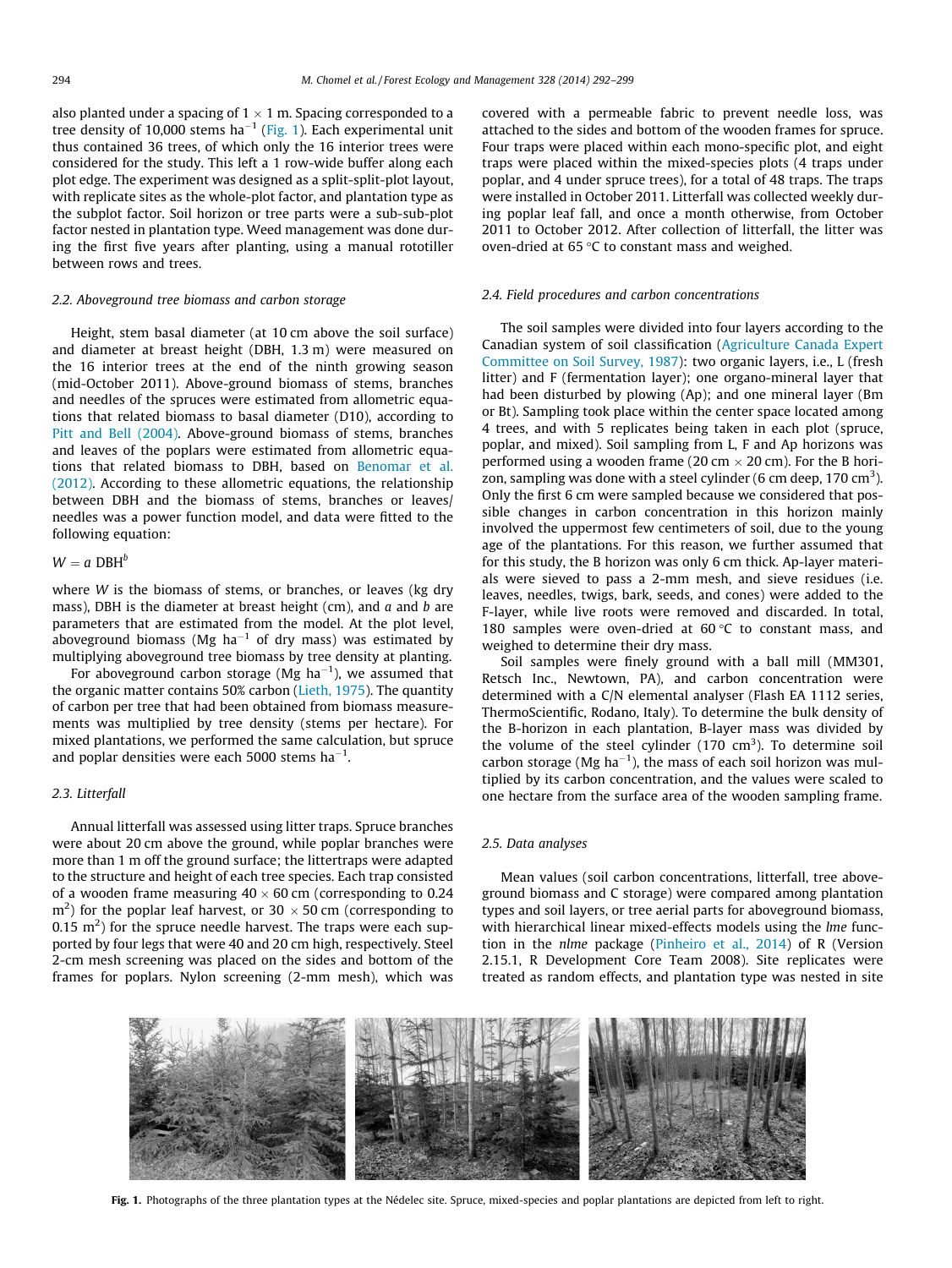replicates to reflect the structure of our data set (split-split-plot design).

To better meet the assumptions of normality and homoskedasticity, the data for carbon storage were ln-transformed. Means were separated using Tukey's multiple comparison tests (differences are noted thereafter as, for example,  $a < b < c < d$ ). The significance threshold was set at  $\alpha$  = 0.05. For further evaluation of mixed plantation effects on carbon storage, we calculated the relative effects of mixing species by comparing the observed values with the predicted values of carbon storage, based on the respective mono-specific plantation treatments. Predicted values for the mixed plantation were estimated by averaging carbon storage of the component species that had been planted in mono-specific plots in the site-specific replicates. According to [Wardle et al.](#page-7-0) [\(1997\),](#page-7-0) the relative mixture effect can be calculated as the ratio: [(observed - predicted)/predicted] \* 100. If this ratio differs from zero, it would indicate non-additive effects of mixing species on carbon storage. Negative and positive deviations from zero are referred to as antagonistic and synergistic effects, respectively. To test if the observed vs predicted ratios of carbon storage in mixed plantations differed significantly from zero, we used one-sample Student's t-tests with 95% confidence intervals.

## 3. Results

## 3.1. Tree growth and litter productivity

Basal stem diameter, DBH and total height of poplar trees were greater in mixed compared to mono-specific plantations ( $P < 0.01$ ), but litterfall was similar among plantation types  $(P = 0.17)$ (Table 1). In contrast, basal diameter and DBH of spruce trees were smaller in mixed compared to mono-specific plantations (P < 0.001 and  $P = 0.024$ , respectively). However, total height ( $P = 0.30$ ) and litterfall ( $P = 0.70$ ) of spruce trees was not affected by plantation type (Table 1).

Aboveground biomass of spruce was 38% lower in mixed plots than pure plots. In contrast, poplar biomass was 47% greater in mixed plots than in pure plots  $(P < 0.001$ ; Table 1).

#### 3.2. Carbon concentration of soil horizons and bulk density

Carbon concentration of each horizon is reported in Table 2 (3 plantation types combined, as there were no differences among plantation type), and differed significantly among soil layers from the superficial horizons to the mineral soil (results of the linear mixed model are reported in [Table 3\)](#page-4-0). Bulk density (mean ± standard error) of the B-horizon was  $0.86$  g cm<sup>3</sup>  $\pm$  0.04 g cm<sup>3</sup>, 0.91 g cm<sup>3</sup>  $\pm$  0.04 g cm<sup>3</sup>, and 0.87 g cm<sup>3</sup>  $\pm$  0.02 g cm<sup>3</sup> for spruce, poplar and mixed plantations respectively, but did not significantly differ among plantation types (linear mixed model, numDF = 2, denDF = 4, F = 0.43,  $P = 0.68$ ).

| . .<br>$\sim$ |  |
|---------------|--|
|               |  |

| Mean (±standard error) values of $C$ (%) in the soil horizons ( $N = 144$ ). |  |  |  |  |  |  |
|------------------------------------------------------------------------------|--|--|--|--|--|--|
|                                                                              |  |  |  |  |  |  |

| Horizons | C(%)               |                    |                    |  |  |  |  |  |
|----------|--------------------|--------------------|--------------------|--|--|--|--|--|
|          | Spruce             | Poplar             | Mixed              |  |  |  |  |  |
|          | $43.2 \pm 0.8$ (d) | $43.2 \pm 1.3$ (d) | $43.6 \pm 1.3$ (d) |  |  |  |  |  |
| F        | $27.5 \pm 2.6$ (c) | $25.6 \pm 3.3$ (c) | $29.5 \pm 2.6$ (c) |  |  |  |  |  |
| Ap       | $9.8 \pm 0.8$ (b)  | $7.9 \pm 0.7$ (ab) | $9.7 \pm 0.7$ (b)  |  |  |  |  |  |
| В        | $4.0 \pm 0.3$ (a)  | $4.0 \pm 0.3$ (a)  | $4.5 \pm 0.2$ (a)  |  |  |  |  |  |
|          |                    |                    |                    |  |  |  |  |  |

Note: Different letters within %C across horizon represent a significant difference between means according to Tukey test.

## 3.3. Carbon storage

## 3.3.1. Soil carbon storage

Soil C storage across the whole soil profile was similar among plantation types. However, when we decomposed carbon storage into each of the four soil layers, differences between plantations emerged for the three uppermost horizons ([Table 3](#page-4-0)). In the L horizon, carbon storage was greater in mixed (2.67 Mg ha<sup>-1</sup> of carbon) compared to mono-specific (1.40 Mg ha<sup>-1</sup> of C for spruce and 1.30 Mg ha<sup> $-1$ </sup> of C for poplar) plots. In the F horizon, carbon storage was greater in spruce  $(2.46 \text{ Mg ha}^{-1}$  of carbon) than in poplar and mixed (1.17 and 1.45 Mg ha<sup> $-1$ </sup> of carbon, respectively) plots. Finally, for the Ap horizon, we observed greater carbon storage in mono-specific poplar and mixed-species (3.44 and 3.01 Mg ha $^{-1}$  of carbon, respectively) than in mono-specific spruce  $(1.98 \text{ Mg ha}^{-1}$  of carbon) plots ([Table 3](#page-4-0) and [Fig. 2](#page-4-0)).

#### 3.3.2. Aboveground carbon storage

The effect of plantation type on aboveground carbon storage depended upon the tree part that was being considered. When we examined stems or branches, carbon storage was greater in mono-specific poplar (15.25 and 14.66 Mg ha<sup> $-1$ </sup> of carbon, respectively) and mixed-species (17.40 and 15 Mg ha $^{-1}$  of carbon, respectively) plots, compared with mono-specific spruce plots (4.40 and  $4.19$  Mg ha<sup> $-1$ </sup> of carbon, respectively). However, carbon storage did not significantly differ among plantation types for leaves and needles ([Fig. 2](#page-4-0) and [Table 3](#page-4-0)). With respect to carbon storage distribution, carbon storage was greater in leaves in spruce plantations, whereas it was greater in stems and branches in poplar and mixed plantations ([Fig. 2](#page-4-0)).

## 3.3.3. Sum of above and soil carbon storage

Total carbon storage (above-ground + soil carbon storage) was lower in spruce plantations (42 Mg ha<sup> $-1$ </sup> of carbon) compared to poplar and mixed-species plantations (63 and 69 Mg ha<sup>-1</sup> of carbon respectively; linear mixed model: poplar plantation,  $P = 0.02$ ; mixed plantation,  $P = 0.01$ ). With respect to the comparison between above-ground versus soil carbon storage, spruce stands stored less carbon in the aboveground compartment (on average only 37%), compared to poplar and mixed-species stands

#### Table 1

|  |  |  |  |  |  |  | Mean (±standard error) height, basal stem diameter, diameter at breast height (DBH) and litterfall of hybrid poplar and spruce growing in mono-specific and mixed plantations. |
|--|--|--|--|--|--|--|--------------------------------------------------------------------------------------------------------------------------------------------------------------------------------|
|--|--|--|--|--|--|--|--------------------------------------------------------------------------------------------------------------------------------------------------------------------------------|

| Species                                              | N   | Spruce              |                     |                     | Poplar               |  |  |
|------------------------------------------------------|-----|---------------------|---------------------|---------------------|----------------------|--|--|
|                                                      |     | Pure                | Mixed               | Pure                | Mixed                |  |  |
| Tree height (m)                                      | 118 | $2.66 \pm 0.09$ (a) | $2.49 \pm 0.14$ (a) | $7.73 \pm 0.29$ (a) | $9.33 \pm 0.26$ (b)  |  |  |
| Basal stem diameter (cm)                             | 118 | $5.12 \pm 0.17$ (b) | $4.19 \pm 0.20$ (a) | $7.38 \pm 0.27$ (a) | $10.18 \pm 0.36$ (b) |  |  |
| $DBH$ (cm)                                           | 118 | $2.45 \pm 0.14$ (b) | $1.92 \pm 0.17$ (a) | $5.33 \pm 0.26$ (a) | $7.75 \pm 0.35$ (b)  |  |  |
| Biomass ( $kg$ tree <sup>-1</sup> )                  | 118 | $3.22 \pm 0.26$ (b) | $2.00 \pm 0.22$ (a) | $7.02 \pm 0.56$ (a) | $13.19 \pm 0.97$ (b) |  |  |
| Litterfall (Mg ha <sup>-1</sup> year <sup>-1</sup> ) | 48  | $0.50 \pm 0.10$ (a) | $0.37 \pm 0.09$ (a) | $3.79 \pm 0.30$ (a) | $4.02 \pm 0.23$ (a)  |  |  |

Note: Different letters for each species within a row represent a significant difference between means according to Tukey test.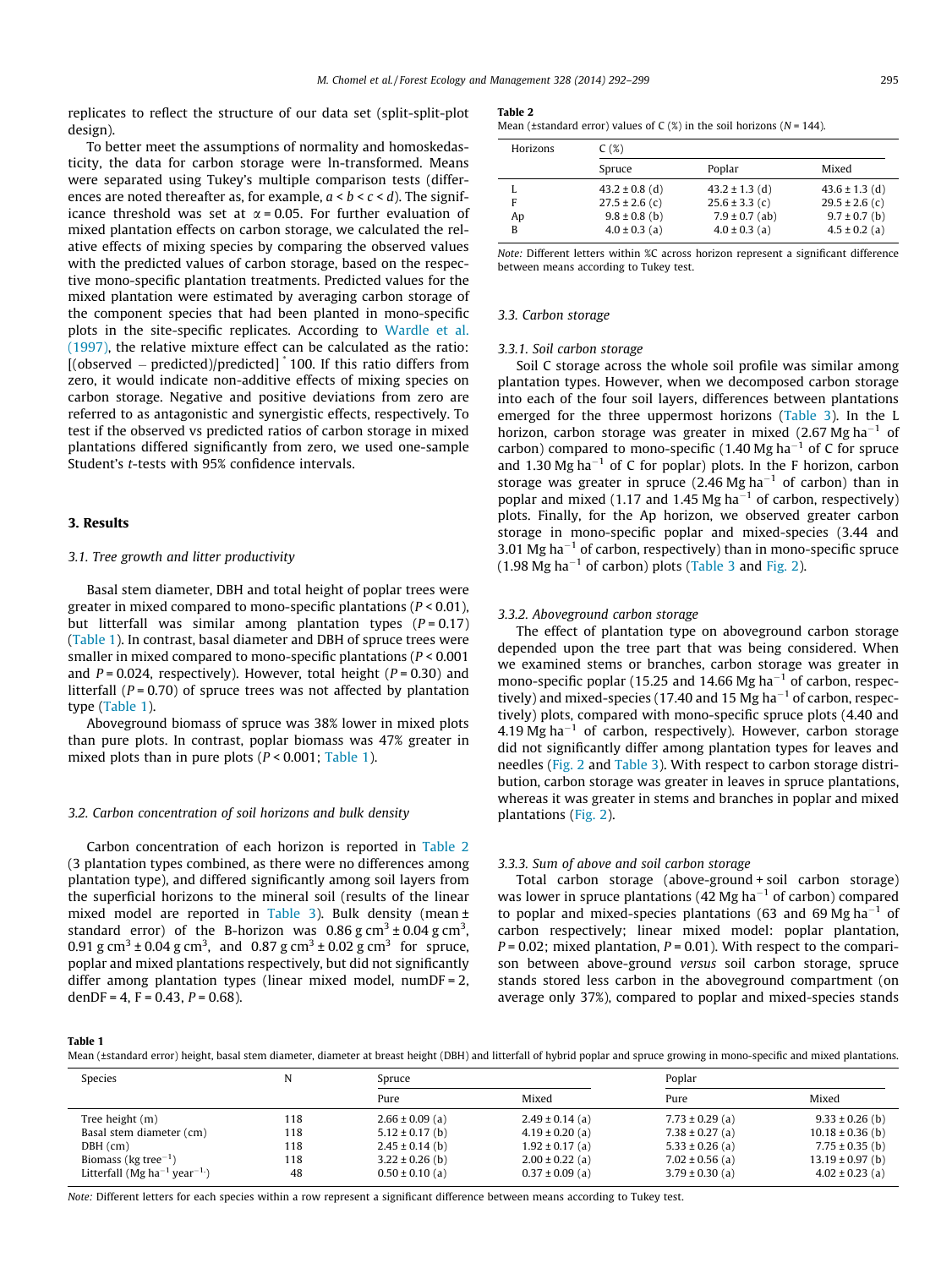#### <span id="page-4-0"></span>Table 3

Results of mixed-effects model analysis of plantation types and soil horizons on mean soil C and soil C storage, and effects of plantation type and tree aerial parts on mean aboveground C storage.  $N = 180$  for soil characteristics,  $N = 282$  for aboveground characteristics.

| Fixed effects       | df |             | C concentration (%) |             | C storage |             |         |  |  |
|---------------------|----|-------------|---------------------|-------------|-----------|-------------|---------|--|--|
|                     |    |             |                     | Soil        |           | Aboveground |         |  |  |
|                     |    | F-statistic | P-value             | F statistic | P-value   | F statistic | P-value |  |  |
| Plantation type     |    | 1.98        | 0.14                | 1.01        | 0.37      | 111.99      | < 0.001 |  |  |
| Horizon / Tree part |    | 727.97      | < 0.001             | 353.13      | < 0.001   | 9.84        | < 0.001 |  |  |
| Interaction         | 6  | 0.43        | 0.86                | 4.56        | < 0.001   | 40.35       | < 0.001 |  |  |

Note: df = Degrees of freedom.



Fig. 2. Aboveground (above the X-axis) and soil (below the X-axis) carbon storage in the different plantation types. Across plantation types, different letters within each compartment represent a significant difference between means according to Tukey test.

(57% and 56% respectively; linear mixed-model, poplar plantation:  $P = 0.04$ ; mixed plantation,  $P = 0.05$ ).

#### 3.4. Net effect of mixed species plantation on carbon storage

Non-additive effects (NAE) of species mixing on total aboveground and soil carbon storage were recorded, but only synergistic effects were significant. NAE on aboveground carbon storage was +68% and differed significantly from zero (One-sample t-test:  $t = 5.84$ ,  $DF = 22$ ,  $P < 0.001$ ). The mean net effect of species mixing on soil carbon storage represented an increase of 15% and differed significantly from zero (One-sample t-test:  $t = 3.36$ , DF = 14,  $P = 0.005$ ) ([Fig. 3\)](#page-5-0). When decomposed into various above-ground

and soil compartments ([Fig. 3](#page-5-0)), significant positive NAE of species mixing were observed for stems (One-sample t-test:  $t = 5.86$ ,  $DF = 22$ ,  $P < 0.001$ ), branches (One-sample t-test:  $t = 5.78$ ,  $DF = 22$ ,  $P < 0.001$ ), and for the L (One-sample t-test:  $t = 3.45$ , DF = 14,  $P = 0.004$ ) and B (One-sample *t*-test:  $t = 3.33$ ,  $DF = 14$ ,  $P = 0.005$ ) horizons.

## 4. Discussion

## 4.1. Effect of plantation types on soil horizons and carbon storage

Stands containing hybrid poplars (monocultures and mixed plots) stored lower quantities of carbon in the F-layer compared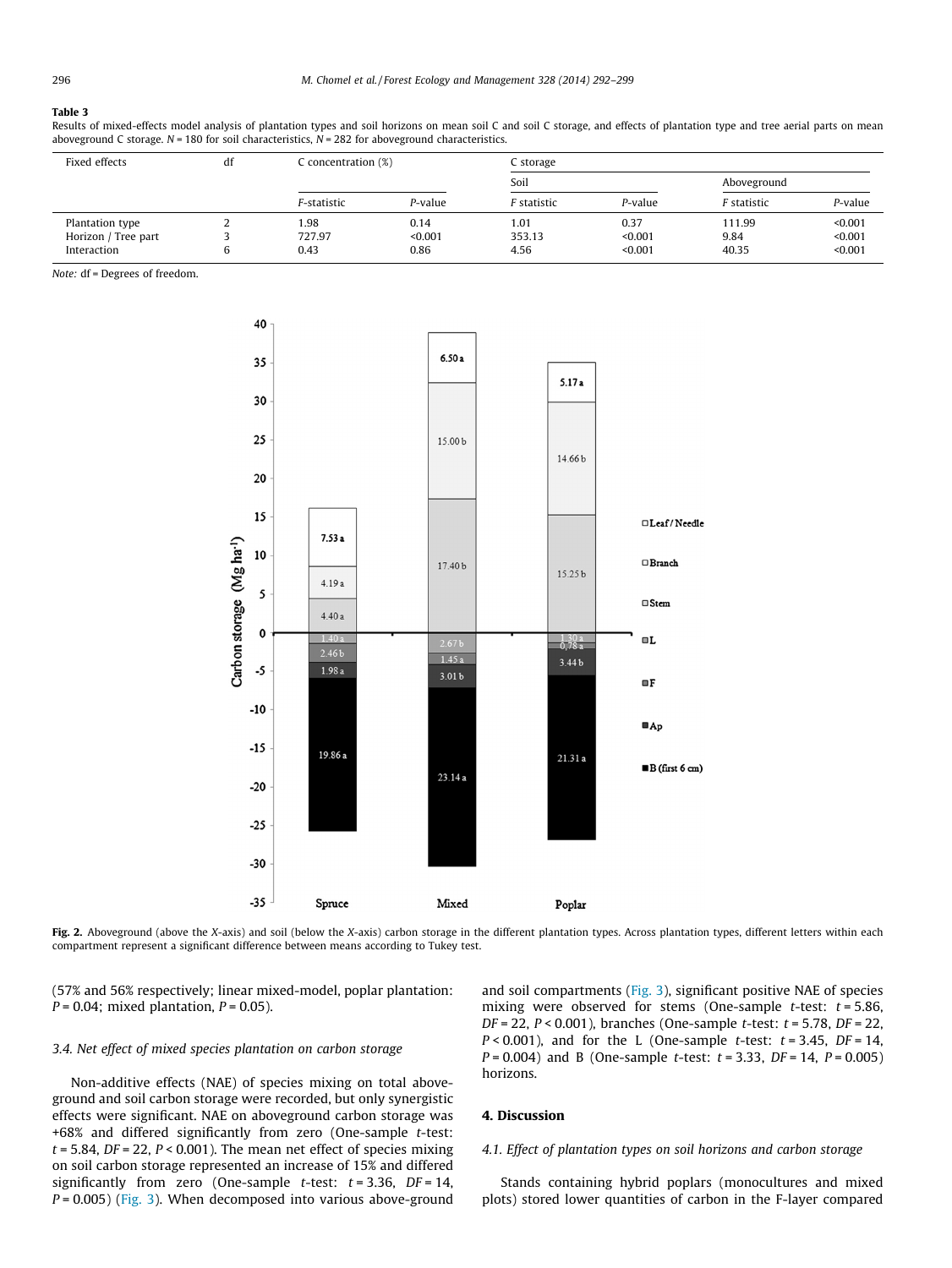<span id="page-5-0"></span>

Fig. 3. Net effect of mixed plantation on carbon storage (Mean ± SE) in various soil and vegetation compartments. Non-additive effects (NAE) were calculated as  $100 \times$  (observed  $-$  predicted)/predicted. NAE that significantly different from zero, according to one-sample Student's t-tests, are indicated by  $(P < 0.05)$ ,  $( P < 0.01)$ , for  $(P < 0.001)$ .

to mono-specific spruce plots, and conversely, they stored greater amounts of carbon in the Ap-layer. Among the factors that are known to influence organic layer characteristics, the activity of soil biota and the composition of the biota that are present profoundly affect litter degradation and incorporation of organic materials into mineral soil horizons (e.g. [Wolters, 2000; Chauvat et al., 2007\)](#page-7-0). The F-horizon is the site of major soil faunal activity, where the organic matter is partially fragmented and degraded until it is eventually incorporated into the Ap-layer. In spruce plots, the activity of decomposers seemed to be less efficient than in the other plantation types, in that organic matter accumulated in the F-horizon. In mixed plots, poplar litter can promote the abundance and activity of organisms [\(Saetre et al., 1999; Laganière et al., 2009](#page-7-0)) and seems to counteract the negative effects that were imposed by spruce litter on decomposers in the F-horizon. Carbon content of the deeper mineral soil layer (B-layer) did not significantly differ among plantation types, demonstrating that trees influenced only the uppermost layers during 9 years that had elapsed since planting.

## 4.2. Effect of mixing species on tree growth and productivity

The productivity of mixed-species plots was the greatest (4322 kg ha $^{-1}$  year $^{-1}$  of carbon) when compared to mono-specific plots (spruce and poplar, 1791 and 3897 kg ha $^{-1}$  year $^{-1}$  of carbon, respectively), but the difference was significant only compared to spruce plantations. Our estimates for the mono-specific plots are similar to those reported in the literature for older natural forests of spruce or trembling aspen ([Gower et al., 1997; Alexander et al.,](#page-6-0) [2012\)](#page-6-0). Hybrid poplars attained greater heights and diameters in mixed plots, while spruce had reduced diameter growth in mixed-species compared to mono-specific plots. Hybrid poplars averaged 21% greater heights and 45% greater DBH in mixed than in mono-specific plots, while spruce had 25% lower DBH in mixed compared to mono-specific plots. These results confirm preliminary findings that were obtained by [Benomar et al \(2013\)](#page-6-0) for these same plantations after six growing seasons, except for the spruce, which had greater height growth in mixed compared to monospecific plots. The canopy was more open after six growing seasons, and competition for light induced greater allocation of carbon to height rather than to diameter growth ([Grams and Andersen,](#page-6-0) [2007](#page-6-0)). After nine growing seasons, hybrid poplars were closing the canopy in mixed-species plots, while the canopy was still open in the spruce monocultures, which could retard spruce height growth in the mixed plots. In natural forests, [Légaré et al. \(2004\)](#page-7-0) found a positive effect of aspen on black spruce (Picea mariana [Miller] BSP) growth, but only when aspen represented <40% of stand basal area. In our study, hybrid poplars represented a stand basal area above this threshold, which could explain the negative effects of mixing spruce with poplar on spruce growth. These results suggest that mixed plantings would benefit poplar harvesting, at least after 10 years of growth; they would be negative for spruce unless thinning of the poplars was preformed soon after canopy closure. However, the spacing that was used in this study  $(1 \times 1$  m) is not representative of what is normally practiced in forestry for wood production (i.e. 3–6 m spacing between hybrid poplars). Greater spacing between trees would probably delay canopy closure and allow hybrid poplars to reach maturity (ca. 20 years, [Dickmann et al., 2001](#page-6-0)) before growth of spruce was excessively and negatively affected. As suggested by [Kelty \(2006\),](#page-6-0) managers could also reduce the proportion of the taller species in the mixed plantations to increase productivity of the lower canopy species.

#### 4.3. Non-additive effects of mixing species on carbon storage

The comparison between predicted carbon storage from monospecific plantations and observed carbon storage in mixed-species plantations showed that mixing hybrid poplar and white spruce trees affected both above-ground and soil carbon storage through synergistic effects. Examination of the different ecosystem compartments revealed that this positive effect of species mixing was mainly due to carbon storage gains aboveground for stems and branches, and in L-horizon for the soil. Calculation of non-additive effects is commonly employed in litter decomposition studies ([Wardle et al., 1997; Bonanomi et al., 2010; Barantal et al., 2011;](#page-7-0) [Coq et al., 2011](#page-7-0)), but this technique is rarely used in forest productivity and carbon storage analyses. Compared to manipulative experiments with different litter mixtures in litter bags for decomposition studies, observational experiments on natural or planted forests is more constraining. One explanation is the difficulty involved in finding strictly mono-specific forests and mixtures of two species under natural conditions, that would allow nonadditive effects of species mixing to be evaluated. Simple comparisons between productivity of mixed stands of aspen and spruce compared to pure aspen stands showed positive effects of mixing species on productivity [\(MacPherson et al., 2001; Martin et al.,](#page-7-0) [2005](#page-7-0)). In the present study, spruce growth was not enhanced by planting this species in mixtures with poplar, but poplar productivity was sufficiently increased so that greater productivity in mixedspecies plantations was attained than would be expected (i.e., mean of the mono-specific poplar and spruce plot productivities). Thus, spruce did not affect poplar carbon storage and, indeed, adding spruce to poplar benefitted poplar wood production, at least over the short-term. We can attribute this positive finding for poplar trees to the favorable microclimatic conditions that were provided by mixing, with greater canopy space available and less competition for light and nutrients in these tightly spaced plots ([Benomar et al., 2013\)](#page-6-0), and more efficient biogeochemical cycling ([Chen and Popadiouk, 2002](#page-6-0)). This finding is consistent with the theory that mixed stands are more productive than monocultures ([Vandermeer, 1989](#page-7-0)), and with other reports showing that stands with shade-intolerant hardwoods growing over shade-tolerant conifers were more productive than shade-intolerant hardwoods growing alone ([Kelty, 1989; Man and Lieffers, 1999\)](#page-6-0).

In the present study, we observed that mixed plots had greater carbon accumulation in the L-horizon. Considering that litter production of spruce and poplar in mixed plots was similar to mono-specific plots, these higher accumulations of litter in mixed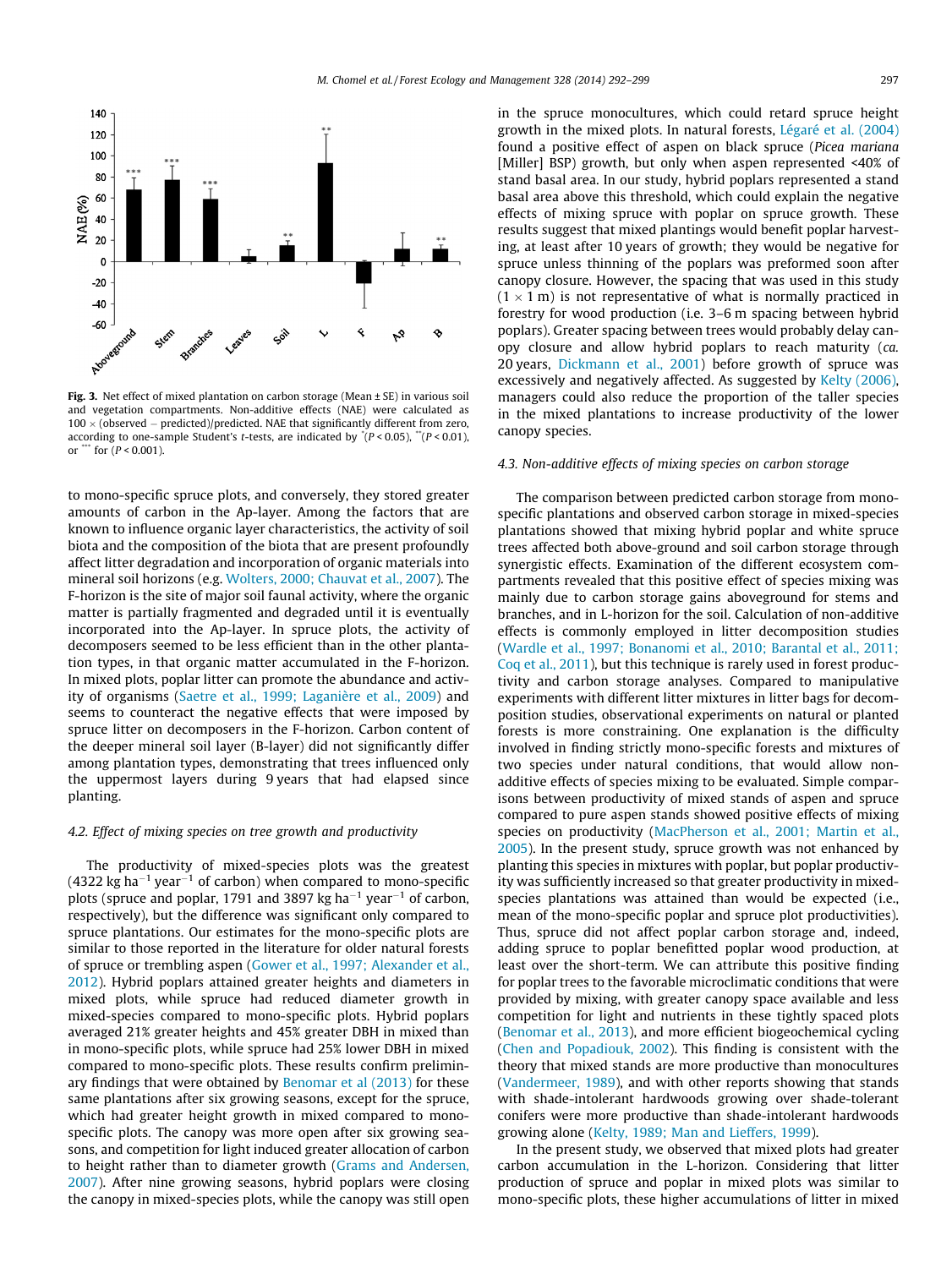<span id="page-6-0"></span>plots could have resulted from lower decomposition rates. Moreover, capture of light resources can increase in mixtures through canopy stratification, where less shade-tolerant species over-top more shade-tolerant species and light interception is increased ([Richards et al., 2010](#page-7-0)). Increased light interception may have induced colder microclimatic conditions at the soil surface, which could have retarded decomposition processes (Chapin et al., 2002). Further, spruce induced the formation of a denser understory habitat within mixed plots because of their size and shape, possibly limiting the dispersal of poplar leaves by the wind, which could have contributed to a greater accumulation of poplar litter in the mixed plots compared to poplar monocultures.

## 5. Conclusion

This study showed that aboveground poplar growth was enhanced in mixed-species compared to mono-specific poplar plantations. Conversely mixed-species planting was detrimental to spruce growth. These results suggest that mixed plantations would be positive only for the growth of poplar (at least under this tight spacing), which should reach merchantable sizes before the poplars in that were established mono-specific plantations. Mixed plantations negatively affected spruce growth after 9 years; however, since the conifers reach maturity much later than poplars, their growth could be enhanced by selective harvesting of the poplars before being severely hindered by interspecific competition. A greater accumulation of carbon was observed in the L-horizon in mixed-species plantations, probably due to colder microclimatic conditions that were brought on by greater light interception of the mixed canopy and a denser understory layer that limited the export of litter.

These differences in the aboveground and soil compartments led to greater carbon storage in mixed-species plots than was expected, demonstrating a synergistic effect of mixing (i.e., mean of the mono-specific poplar and spruce plot carbon storage values).

In addition to an increase in poplar timber yield (a desirable aspect for the forest industry), this study showed that mixedspecies plantations of white spruce and hybrid poplar also promoted carbon sequestration, which is an important strategy for compensating  $CO<sub>2</sub>$  emissions, and for plantations management within boreal regions. Finally, these synergistic effects were found only 9 years following afforestation and should be subjected to further study to confirm sustained positive trends in the longer-term.

## Acknowledgments

We thank Line Blackburn for field assistance and tree measurements, and W.F.J. Parsons of the CEF for English language correction, and for his comments on the manuscript. This study was supported by the Natural Sciences and Engineering Research Council of Canada (NSERC-CRSNG) through a Collaborative and Research Development grant awarded to AD. We also thank the CRSNG-UQAT-UQAM Industrial Chair in Sustainable Forest Management, the Quebec Intensive Silviculture Network and the Centre for Forest Research (CFR) for additional support.

#### References

- Agriculture Canada Expert Committee on Soil Survey, 1987. The canadian system of soil classification. 2nd. Agriculture Canada Publication. 164 pp.
- Alexander, H.D., Mack, M.C., Goetz, S., Beck, P.S.A., Belshe, E.F., 2012. Implications of increased deciduous cover on stand structure and aboveground carbon pools of Alaskan boreal forests. Ecosphere 3 (5), 45. [http://dx.doi.org/10.1890/es11-](http://dx.doi.org/10.1890/es11-00364.1) [00364.1.](http://dx.doi.org/10.1890/es11-00364.1)
- Barantal, S., Roy, J., Fromin, N., Schimann, H., Hättenschwiler, S., 2011. Long-term presence of tree species but not chemical diversity affect litter mixture effects on decomposition in a neotropical rainforest. Oecologia 167 (1), 241–252. [http://dx.doi.org/10.1007/s00442-011-1966-4.](http://dx.doi.org/10.1007/s00442-011-1966-4)
- Benomar, L., DesRochers, A., Larocque, G.R., 2011. Changes in specific leaf area and photosynthetic nitrogen-use efficiency associated with physiological acclimation of two hybrid poplar clones to intraclonal competition. Can. J. For. Res. 41 (7), 1465–1476. <http://dx.doi.org/10.1139/x11-073>.
- Benomar, L., DesRochers, A., Larocque, G.R., 2012. The effects of spacing on growth, morphology and biomass production and allocation in two hybrid poplar clones growing in the boreal region of Canada. Trees-Struct. Funct. 26 (3), 939–949. [http://dx.doi.org/10.1007/s00468-011-0671-6.](http://dx.doi.org/10.1007/s00468-011-0671-6)
- Benomar, L., DesRochers, A., Larocque, G.R., 2013. Comparing growth and fine root distribution in monocultures and mixed plantations of hybrid poplar and spruce. J. For. Res. 24 (2), 247–254. [http://dx.doi.org/10.1007/s11676-013-](http://dx.doi.org/10.1007/s11676-013-0348-7) [0348-7](http://dx.doi.org/10.1007/s11676-013-0348-7).
- Bolin, B., Sukumar, R., Ciais, P., Cramer, W., Jarvis, P., Kheshgi, H., Nobre, C., Semenov, S., Steffen, W. 2000. Global perspective. In: Watson, R.T., Noble, I.R., Bolin, B., Ravindranath, N.H., Verardo, D.J., Dokken, D.J. (Eds.), Land Use, Land Use Change and Forestry, A Special Report of the IPCC, pp. 23-51.
- Bonanomi, G., Incerti, G., Antignani, V., Capodilupo, M., Mazzoleni, S., 2010. Decomposition and nutrient dynamics in mixed litter of Mediterranean species. Plant Soil 331 (1–2), 481–496. [http://dx.doi.org/10.1007/s11104-009-](http://dx.doi.org/10.1007/s11104-009-0269-6) [0269-6](http://dx.doi.org/10.1007/s11104-009-0269-6).
- Burdon, R.D., 2001. Genetic diversity and disease resistance: some considerations for research, breeding, and deployment. Can. J. For. Res. 31 (4), 596–606. [http://](http://dx.doi.org/10.1139/cjfr-31-4-596) [dx.doi.org/10.1139/cjfr-31-4-596.](http://dx.doi.org/10.1139/cjfr-31-4-596)
- Cavard, X., Bergeron, Y., Chen, H.Y.H., Pare, D., 2010. Mixed-species effect on tree aboveground carbon pools in the east-central boreal forests. Can. J. For. Res. 40 (1), 37–47. [http://dx.doi.org/10.1139/x09-171.](http://dx.doi.org/10.1139/x09-171)
- Chapin, F.S., Matson, P.A., Mooney, H.A., 2002. Principles of Terrestrial Ecosystem Ecology, Springer.
- Chauvat, M., Ponge, J.F., Wolters, V., 2007. Humus structure during a spruce forest rotation: quantitative changes and relationship to soil biota. Eur. J. Soil Sci. 58 (3),  $625-631.$  <http://dx.doi.org/10.1111/j.1365-2389.2006.00847.x>.<br>Chen, H.Y.H., Popadiouk, R.V., 2002. Dynamics of North Amer
- 2002. Dynamics of North American boreal mixedwoods. Environ. Rev. 10 (3), 137–166. <http://dx.doi.org/10.1139/a02-007>.
- Coq, S., Weigel, J., Butenschoen, O., Bonal, D., Hättenschwiler, S., 2011. Litter composition rather than plant presence affects decomposition of tropical litter mixtures. Plant Soil 343 (1–2), 273–286. [http://dx.doi.org/10.1007/s11104-011-](http://dx.doi.org/10.1007/s11104-011-0717-y) [0717-y](http://dx.doi.org/10.1007/s11104-011-0717-y).
- [Dickmann, D.I., Isebrands, J.G., Eckenwalder, J.E., Richardson, J., 2001. Poplar Culture](http://refhub.elsevier.com/S0378-1127(14)00354-5/h0075) [in North America. NRC Research Press, Ottawa, Canada.](http://refhub.elsevier.com/S0378-1127(14)00354-5/h0075)
- Erskine, P.D., Lamb, D., Bristow, M., 2006. Tree species diversity and ecosystem function: can tropical multi-species plantations generate greater productivity? For. Ecol. Manage. 233 (2–3), 205–210. [http://dx.doi.org/10.1016/j.foreco.2006.05.013.](http://dx.doi.org/10.1016/j.foreco.2006.05.013)
- FAO, 2010. Global Forest Resources Assessment, Main Report, Rome, Italy, 90 pp. Fitzsimmons, M.J., Pennock, D.J., Thorpe, J., 2004. Effects of deforestation on
- ecosystem carbon densities in central Saskatchewan, Canada. For. Ecol. Manage. 188 (1–3), 349–361. <http://dx.doi.org/10.1016/j.foreco.2003.08.005>. [Gartner, T.B., Cardon, Z.G., 2004. Decomposition dynamics in mixed-species leaf](http://refhub.elsevier.com/S0378-1127(14)00354-5/h0100)
- [litter. Oikos 104 \(2\), 230–246.](http://refhub.elsevier.com/S0378-1127(14)00354-5/h0100)
- [Gower, S.T., Hunter, A., Campbell, J., Vogel, J., Veldhuis, H., Harden, J., Trumbore, S.,](http://refhub.elsevier.com/S0378-1127(14)00354-5/h0105) [Norman, J.M., Kucharik, C.J., 2000. Nutrient dynamics of the southern and](http://refhub.elsevier.com/S0378-1127(14)00354-5/h0105) [northern BOREAS boreal forests. Ecoscience 7 \(4\), 481–490](http://refhub.elsevier.com/S0378-1127(14)00354-5/h0105).
- Gower, S.T., Vogel, J.G., Norman, J.M., Kucharik, C.J., Steele, S.J., Stow, T.K., 1997. Carbon distribution and aboveground net primary production in aspen, jack pine, and black spruce stands in Saskatchewan and Manitoba, Canada. J. Geophys. Res. Atmosp. 102 (D24), 29029–29041. [http://dx.doi.org/10.1029/97jd02317.](http://dx.doi.org/10.1029/97jd02317)
- [Grams, T.E., Andersen, C., 2007. Competition for resources in trees: physiological](http://refhub.elsevier.com/S0378-1127(14)00354-5/h0115) [versus morphological plasticity. In: Esser, K., Löttge, U., Beyschlag, W., Murata, J.](http://refhub.elsevier.com/S0378-1127(14)00354-5/h0115) [\(Eds.\), Progress in Botany. Springer, Berlin Heidelberg, pp. 356–381.](http://refhub.elsevier.com/S0378-1127(14)00354-5/h0115)
- [Hättenschwiler, S., Tiunov, A., Scheu, S., 2005. Biodiversity and litter decomposition](http://refhub.elsevier.com/S0378-1127(14)00354-5/h0120) [in terrestrial ecosystems. Annu. Rev. Ecol. Evol. Syst. 36, 191–218](http://refhub.elsevier.com/S0378-1127(14)00354-5/h0120).
- IPCC, 2007. Climate Change 2007: The Physical Science Basis. Contribution of Working Group I to the Fourth Assessment Report of the Intergovernmental Panel on Climate Change. In: Solomon, S., Qin, D., Manning, M., Chen, Z., Marquis, M., Averyt, K.B., Tignor, M., Miller, H.L. (Eds.). Cambridge University Press, Cambridge, United Kingdom and New York, NY, USA.
- Johansson, T., 2003. Mixed stands in Nordic countries a challenge for the future. Biomass Bioenergy 24 (4–5), 365–372. [http://dx.doi.org/10.1016/s0961-](http://dx.doi.org/10.1016/s0961-9534(02)00165-4) [9534\(02\)00165-4.](http://dx.doi.org/10.1016/s0961-9534(02)00165-4)
- Johnson, D.W., 1992. Effects of forest management on soil carbon storage. Water Air Soil Pollut. 64 (1–2), 83–120. <http://dx.doi.org/10.1007/bf00477097>.
- [Kabzems, R., Nemec, A.L., Farnden, C., 2007. Growing trembling aspen and white](http://refhub.elsevier.com/S0378-1127(14)00354-5/h0140) [spruce intimate mixtures: Early results \(13–17 years\) and future projections. BC](http://refhub.elsevier.com/S0378-1127(14)00354-5/h0140) [J. Ecosyst. Manage. 8 \(1\), 1–14.](http://refhub.elsevier.com/S0378-1127(14)00354-5/h0140)
- Kelty, M.J., 1989. Productivity of New-England hemlock hardwood stands as affected by species composition ans canopy structure. For. Ecol. Manage. 28 (3–4), 237–257. [http://dx.doi.org/10.1016/0378-1127\(89\)90006-6.](http://dx.doi.org/10.1016/0378-1127(89)90006-6)
- [Kelty, M.J., 1992. Comparative productivity of monocultures and mixed-species](http://refhub.elsevier.com/S0378-1127(14)00354-5/h0150) [stands. In: Kelty, M.J. \(Ed.\), The Ecology and Silviculture of Mixed-Species](http://refhub.elsevier.com/S0378-1127(14)00354-5/h0150) [Forests. Kluwer Academic, Dordrecht, The Netherlands, pp. 125–141.](http://refhub.elsevier.com/S0378-1127(14)00354-5/h0150)
- Kelty, M.J., 2006. The role of species mixtures in plantation forestry. For. Ecol. Manage. 233 (2–3), 195–204. [http://dx.doi.org/10.1016/j.foreco.2006.05.011.](http://dx.doi.org/10.1016/j.foreco.2006.05.011)
- Laganière, J., Angers, D.A., Paré, D., Bergeron, Y., Chen, H.Y.H., 2011. Black spruce soils accumulate more uncomplexed organic matter than aspen soils. Soil Sci. Soc. Am. J. 75 (3), 1125–1132. <http://dx.doi.org/10.2136/sssaj2010.0275>.
- Laganière, J., Paré, D., Bradley, R.L., 2009. Linking the abundance of aspen with soil faunal communities and rates of belowground processes within single stands of